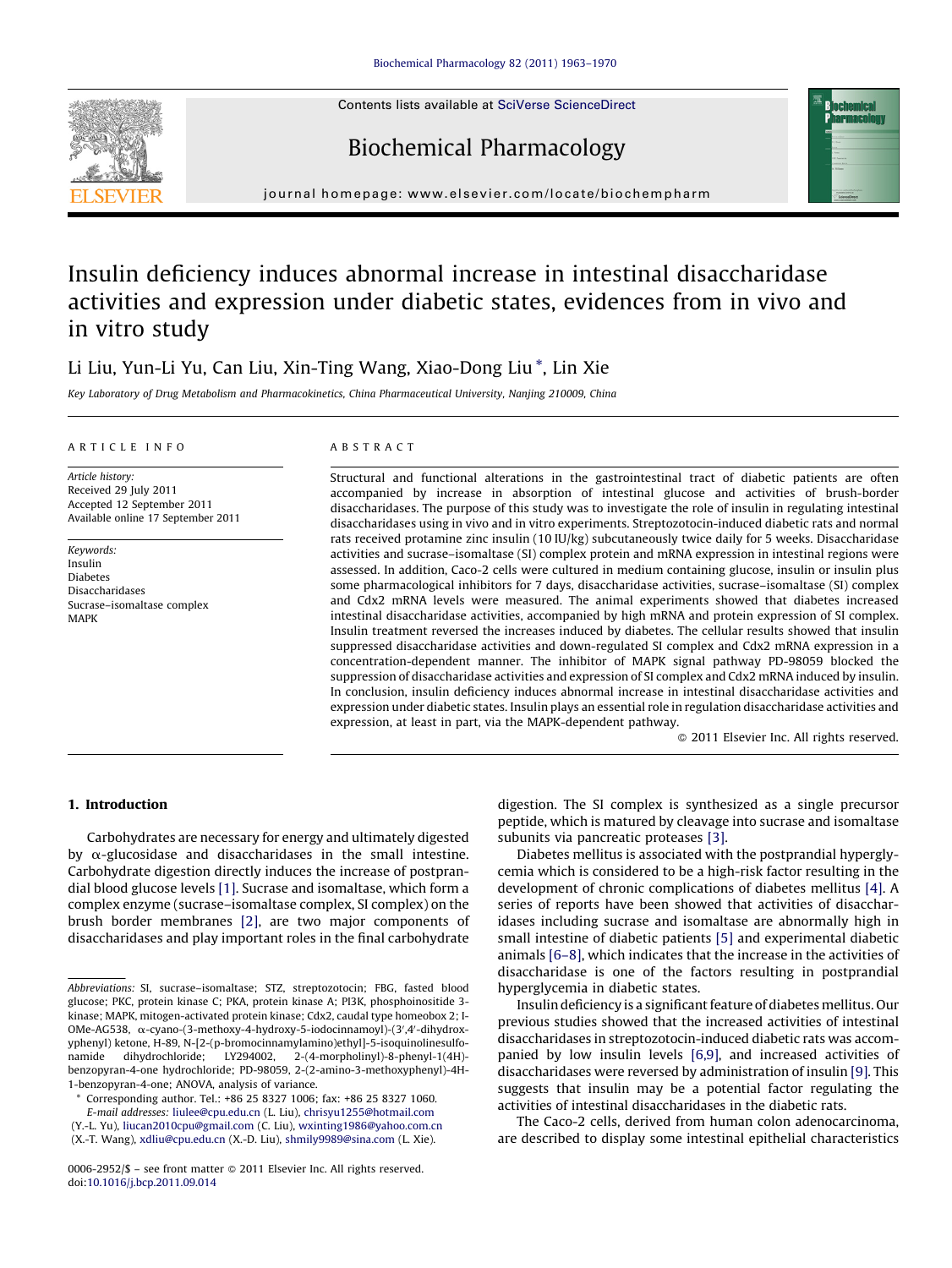including a small-bowel phenotype with microvilli, dome formation, and the expression of SI complex [\[10–12\]](#page-7-0). The cell model is widely used as a human model to study the disaccharidase activities [\[6,13,14\].](#page-7-0)

The aim of this study was to investigate: (1) effect of insulin treatment on activities and expressions of intestinal disaccharidases in both STZ-induced diabetic rats and normal rats; (2) insulin-mediated activities of intestinal disaccharidases in Caco-2 cells; and (3) some intracellular signaling pathways involved in regulation of intestinal disaccharidase activities induced by insulin using Caco-2 cells. It is expected to obtain an understanding of the mechanism regulating activities of intestinal disaccharidases by insulin.

#### 2. Materials and methods

#### 2.1. Experimental animals

Male Sprague-Dawley rats, weighing 180–200 g, were supplied by Sino-British Sippr/BK Lab Animal Ltd. (Shanghai, China). The rats were maintained in an air conditioned animal quarter at a temperature of 22  $\pm$  2 °C and a relative humidity of 50  $\pm$  10% with a 12 h light/12 h darkness cycle. Water and food (laboratory rodent chow, Nanjing, China) were allowed ad libitum. The animals were acclimatized to the facilities for 5 days and fasted with free access to water for 8 h prior to experiment. The studies were approved by the Animal Ethics Committee of China Pharmaceutical University, and every effort was made to minimize stress to the animals.

#### 2.2. Diabetic rats induced by streptozotocin

The diabetic rats were induced by an intraperitoneal administration of 55 mg/kg of streptozotocin (STZ, Sigma Chemical Co., St. Louis, MO, USA), dissolved in sodium citrate buffer, pH 4.5. Agematched normal rats were injected with the vehicle (sodium citrate buffer, pH 4.5). On day 7 post-STZ injection, the fasting blood glucose levels were measured using commercially available glucose kit (Jian-cheng Biotech Co., Nanjing, China) based on glucose oxidase method. Rats with fasting blood glucose levels in excess of 11.1 mM were considered to be diabetic rats [\[15\].](#page-7-0)

#### 2.3. Drug treatment

Table 1

On the seventh day post-STZ injection, the diabetic rats were randomly divided into two groups. Group 1 was served as diabetic control and only received vehicle. Group 2 was treated with 10 IU/ kg of protamine zinc insulin (Wanbang Biopharmaceutical Co., Xuzhou, China) subcutaneously twice daily for 35 days. Effect of insulin treatment on normal rats was also studied. The fasting blood glucose, food uptake, and body weight were monitored on day 7, 14, 21, 28, and 35 of drug treatment.

On day 36 of the treatment, the rats fasted for 8 h were sacrificed under ether anesthesia; three regions (duodenum, jejunum, and ileum) of intestine were immediately removed, gently flushed with ice-cold physiological saline. A part of intestinal regions (2 cm length) were used to prepare crude enzyme solution for disaccharidase activity and western blot analysis. The rested intestinal regions were frozen in liquid nitrogen for QT-PCR analysis.

## 2.4. Measurement of disaccharidase activities in small intestine

The crude enzyme solution from small intestine was prepared according to procedure previously described [\[6,16\]](#page-7-0). The mucosa of individual intestinal region (about 2 cm length) was collected by scraping with a glass slide and homogenized in 1 ml of 100 mM ice-cold potassium phosphate buffer, pH 6.8. After centrifugation at 3000  $\times$  g for 10 min, the supernatant was used as crude enzyme solution. The activities of intestinal disaccharidase were measured by determination of glucose released from maltose and sucrose according to method described previously [\[9,17\]](#page-7-0). Briefly, the homogenate supernatants were diluted and added to an equal volume of 0.1 M sodium maleate buffer (pH 6.0) containing 56 mM sucrose or maltose, and were incubated for 1 h at 37 $\degree$ C. The mixtures were then added to the glucose oxidase–peroxidase reagents (Jian-cheng Biotech Co., Nanjing, China) containing odianisidine as a chromogen, and the absorbance was measured at 420 nm. Protein content was measured using Bradford dye assay, using bovine serum albumin as a standard. The disaccharidase activities are expressed as U/mg protein. One unit is defined as the amount of enzyme that hydrolyses 1 mmol of sucrose or maltose in 1 min.

## 2.5. QT-PCR analysis

QT-PCR analysis was used to measure SI mRNA levels in rat duodenum and jejunum as well as Caco-2 cell. Briefly, total RNA was extracted from frozen tissue or cells using Trizol reagent (Invitrogen Co., Carlsbad, CA, USA) following the standard RNA isolation method. The quality of RNA was checked using the DU640 nucleic acid analyzer (Beckman Co., Gaithersburg, MD, USA). Two milligrams of total RNA from each original sample was converted into cDNA for each individual QT-PCR assay in a 40-cycle threestep PCR using the ABI Prism 7000 thermocycler. PCR primer sequences (Yingjun Biotech, Shanghai, China) are shown in Table 1. Amplification was performed in 20  $\mu$ L reaction mixture: 2.0  $\mu$ L of  $10 \times$  PCR buffer, 2.0 µL of 25 mM MgCl<sub>2</sub>, 0.4 µL of 10 mM deoxyribonucleoside triphosphate, 250 nM of the appropriate forward and reverse primers (SI, CDX2 and  $\beta$ -actin), and SYBR green I (Invitrogen Co., Carlsbad, CA, USA). For normalization of the gene levels, GAPDH was used to correct minor variations in the input RNA amount or inefficiencies of the reverse transcription. The results were calculated according to Applied-Biosystems.

### 2.6. Western blot analysis

The crude enzyme solution (10  $\mu$ g of protein) was subjected to SDS-PAGE (7.5% gel) according to Yasuda [\[18\].](#page-7-0) Proteins in the gel were transferred to a polyvinylidene difluoride membrane (Millipore Co., Billerica, MA, USA). The membrane was blocked in phosphate-buffered saline containing 0.1% Tween-20 (PBST) and 5% dried skim milk for 60 min at room temperature and washed

| .                                                  |  |  |  |
|----------------------------------------------------|--|--|--|
| Primer characteristics of SI, CDX2 and GAPDH mRNA. |  |  |  |

| Gene          | Accession no. | Forward primer                       | Reverse primer                       |
|---------------|---------------|--------------------------------------|--------------------------------------|
| $SI$ (rat)    | XM 346624     | 5'-GGAGGTTACATTCTACCATGTCAAG-3'      | 5'-CCAGGTGATTTGTATTGGTTCATCA-3'      |
| GAPDH (rat)   | XM 216453     | 5'-GGTGCTGAGTATGTCGTGGAG-3'          | 5'-ATGCAGGGATGATGTTCTGG-3'           |
| SI (human)    | NM 001041     | 5'-ATCATCCCTACCCAGGAACC-3'           | 5-GCTGGTCATTTTCACCCACT-3'            |
| Cdx2 (human)  | NM 001265     | 5'-GAGCACGGACACTGTGAGAA-3'           | 5'-GAAAGCTTGGTGCCTGTAGC-3'           |
| GAPDH (human) | NM 002046     | 5'-TGACGGGGTCACCCACACTGTGCCCATCTA-3' | 5'-CTAGAAGCATTTGCGGTGGACGATGGAGGG-3' |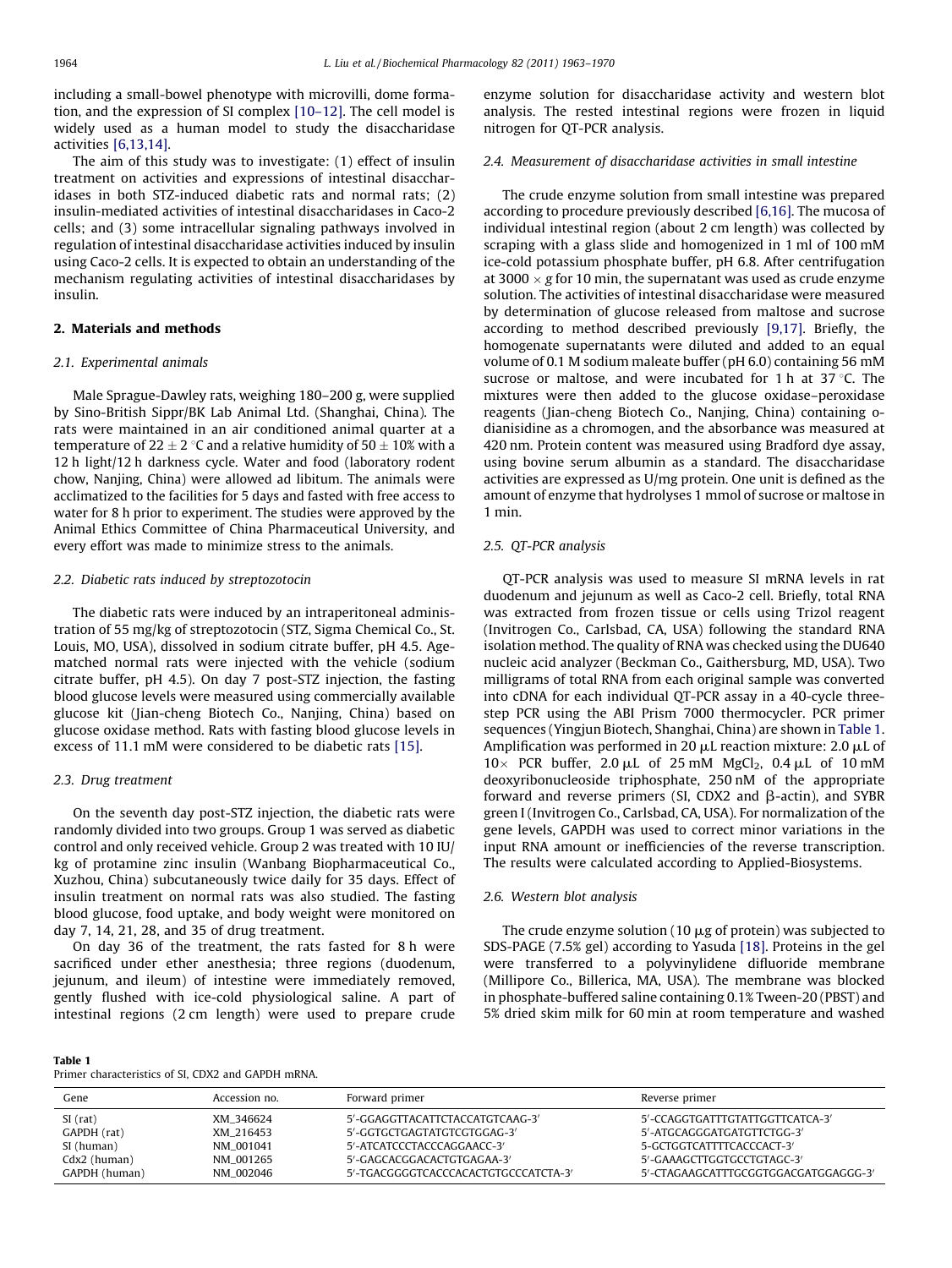three times for 15 min in PBST. Then the membrane was incubated with the SI polyclonal antibody (Santa Cruz Biotechnology Inc., Santa Cruz, CA. USA), diluted 500-fold in PBST overnight at  $4^{\circ}$ C. After removal of the primary antibody, the membrane was washed with PBST and then it was incubated in the appropriate HRPconjugated goat anti-mouse secondary antibody (Santa Cruz Biotechnology Inc., Santa Cruz, CA, USA) at room temperature for another 1 h and washed again three times in PBST. The transferred proteins were incubated with enhanced chemiluminescence substrate solution for 5 min and visualized with autoradiography X-film. The relative levels were quantified densitometrically by using the quantity one software (Bio-Rad Laboratories, Richmond, CA, USA) and calculated according to the reference bands of glyceraldehydes phosphate dehydrogenase (GAPDH).

#### 2.7. Cell culture

The Caco-2 cell line was obtained from American Type Culture Collection (Rockville, MD, USA). The Caco-2 cells (passages 19–32) were grown in DMEM (Invitrogen Co., Carlsbad, CA, USA) supplemented with 10% fetal bovine serum (Invitrogen Co., Carlsbad, CA, USA), 1% nonessential amino acids (Invitrogen Co., Carlsbad, CA, USA), 4 mmol/L of glutamine,  $1 \times 10^5$  U/L of penicillin, and 100 mg/L of streptomycin according to previous studies [\[6,19\].](#page-7-0)

## 2.8. Effect of glucose and insulin on disaccharidase activities in Caco-2 cells

Cells were seeded at a density of  $1 \times 10^5$  cells per well in sixwell culture plates (Corning Co., Lowell, MA, USA). Cells were cultured for 2 days in the free-drug medium, then cultured for another 7 days in medium containing different concentrations of glucose (2, 10, 25 and 35 mM) or insulin (0.1, 0.5, and 2.5 IU/L). The cells were collected for disaccharidase assay and QT-PCR analysis. 3-(4,5-Dimethyl-2-thiazoyl)-2,5-diphenyl-2H-tetrazolium bromide (MTT, Invitrogen Co., Carlsbad, CA, USA) assay showed that the tested agents used in the study had no damage on the viability of cells within the tested concentrations.

The activities of sucrase and maltase were measured using our method previously reported [\[6,20\].](#page-7-0) In brief, cell monolayers were washed with ice-cold phosphate-buffered saline and then collected. The collected cells underwent ultrasonic disruption in 0.1 ml glucose-free Hanks' balanced salt solution, and 0.1 mL of maltose or sucrose solution (56 mM) was added. The mixture was incubated at 37  $\degree$ C for 60 min. The reaction was stopped by adding 0.1 mL of methanol. The amount of glucose released from the substrates was measured using HPLC–UV method previously reported [\[21\]](#page-7-0). The amount of glucose (micromole) produced in 1 h is defined as unit of disaccharidase activities.

## 2.9. Effect of pharmacological inhibitors on disaccharidase activities mediated by insulin in Caco-2 cells

Cells were seeded at a density of  $1 \times 10^5$  cells per well in six-well culture plates. Cells were cultured for 2 days in the free-drug medium, then were cultured for another 7 days in the medium containing insulin (2.5 IU/L) co-administrated with insulin receptor polyclonal antibody (0.2 mg/mL, Millipore Co., Billerica, MA, USA), I-OMe-AG538 (10  $\mu$ M), H-89 (10  $\mu$ M), LY294002 (10  $\mu$ M), chelerythrine (10  $\mu$ M), or PD-98059 (10  $\mu$ M). These chemical inhibitors were purchased from Sigma–Aldrich Shanghai Trading Co. (Shanghai, China) and the concentrations of the pharmacological inhibitors were selected according to several Refs. [\[6,22–24\].](#page-7-0) The cells were collected for disaccharidase assay and QT-PCR analysis.

#### 2.10. Data analysis

Results are expressed as mean  $\pm$  standard deviation (SD). Statistical differences among groups were evaluated by one-way analysis of variance. If analysis was significant, the differences between groups were estimated using Student–Newman–Keuls multiple comparison post hoc test. A  $p$  value of less than  $0.05$ indicated a significant difference.

#### 3. Result

#### 3.1. Effects of insulin treatment on disaccharidase activities in intestine of diabetic rats

As expected, a single administration of STZ to rats produced diabetic symptoms including loss of body weight, significant increases in both blood glucose level ( $p < 0.01$ ) and food uptake  $(p < 0.01)$ . Insulin treatment significantly decreased the fasting blood glucose levels, accompanied by the improvement of body weight and reduction of food intake ([Fig.](#page-3-0) 1). Both sucrase and maltase were selected for evaluating disaccharidase activities. It was found that activities of sucrase and maltase in the interested intestinal regions (duodenum, jejunum, and ileum) of diabetic rats were significantly higher than those in normal control rats [\(Fig.](#page-3-0) 2). Compared with normal control rats, diabetes resulted in 2.52-, 2.65-, and 3.14-fold increase in sucrase activity and 2.21-, 2.58-, and 4.34-fold increase in maltase activity of duodenum, jejunum, and ileum, respectively. Insulin treatment almost restored disaccharidase activities in intestinal regions of diabetic rats to the level of normal control rats. All these results demonstrated that diabetes induced significant increase in intestinal disaccharidase activities, and insulin treatment reversed the increase in disaccharidase activities under diabetic states. It was contrast to results found in diabetic rats that insulin treatment showed a trend to increase activities of both sucrase and maltase in small intestine of normal rats. The increase was associated with lower blood glucose level in normal rats treated with insulin.

#### 3.2. Effects of insulin treatment on levels of SI complex protein and mRNA in intestine of diabetic rats

Sucrase and isomaltase are originally expressed as SI complex. The expression of SI complex in jejunum and ileum of experimental rats were measured using western bolting. The results showed that diabetes significantly increased expression of SI complex protein in the jejunum and ileum of rats, inducing 5.23- and 6.36 fold increase of normal rats in jejunum and ileum, respectively. Insulin treatment reversed the increased SI complex protein level induced by diabetes.

Data from QT-PCR analysis showed that similarly to expression of SI complex protein, diabetes also increased levels of SI complex mRNA in the duodenum and jejunum of diabetic rats, which were 8.14- and 9.45-fold of that in the normal control rats, respectively ([Fig.](#page-4-0) 3). Insulin treatment almost restored levels of SI complex mRNA expression in diabetic states to those in normal rats. It was also observed that insulin treatment raised levels of SI complex protein and mRNA in the indicated intestinal regions of normal rats, which was in an agreement with the findings that insulin treatment increased disaccharidase activities in intestine of normal rats. The alterations in levels of both SI complex protein and mRNA were in parallel with results in disaccharidase activities.

#### 3.3. Effects of glucose and insulin on disaccharidase activities in Caco-2 cells

Diabetes mellitus is characterized with the hyperglycemia and insulin deficiency, the effect of both glucose and insulin on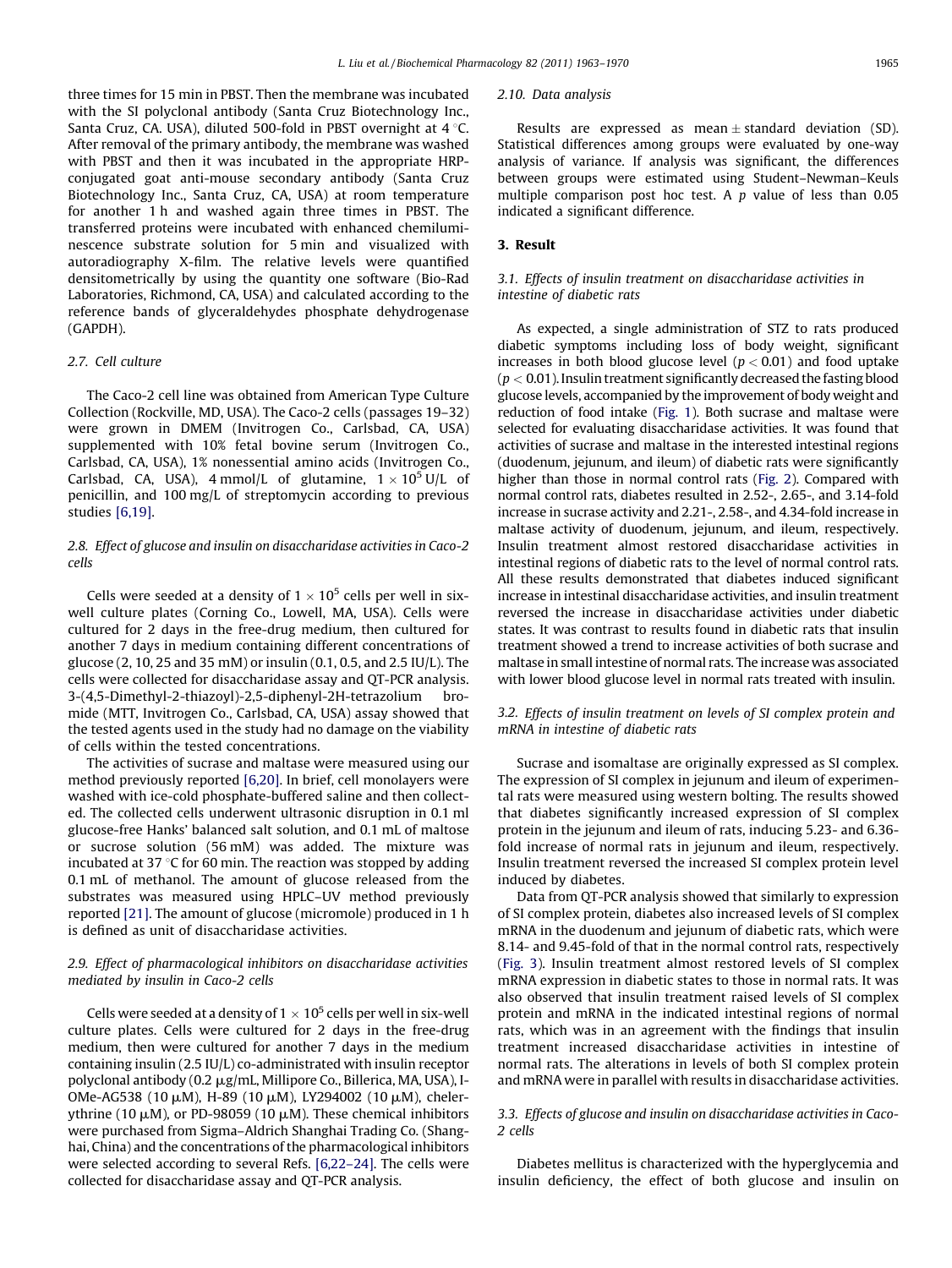<span id="page-3-0"></span>

Fig. 1. Effects of insulin on body weight (a), fasting blood glucose level (b), food intake (c) during the 5-week treatment in normal and STZ-induced diabetic rats. Symbols represent as follows: filled square, normal control rats; open square, normal rats treated with 10 IU/kg of insulin; filled triangle, diabetic control rats; open triangle, diabetic rats treated with 10 IU/kg of insulin. The results are expressed as mean  $\pm$  SD (n = 6),  $^*p$  < 0.05,  $^{**}p$  < 0.01 vs. normal control rats,  $^*p$  < 0.01 vs. diabetic control rats.

disaccharidase activities in Caco-2 was investigated. The cells were cultured in medium containing different concentrations of glucose  $(2, 10, 25, 35, \mu M)$  or insulin  $(0.1, 0.5, 3.5, 10, 10)$  for 7 days and the disaccharidase activities were measured ([Fig.](#page-5-0) 4). It was found that glucose inhibited sucrase and maltase activities in a concentration-dependent manner. Two micromoles of glucose induced 2.24- fold and 2.45-fold increase of sucrase and maltase in the cells cultured in 25  $\mu$ M of glucose (control).

Effect of insulin on disaccharidase activities in Caco-2 cells was further studied. The results showed that that insulin also inhibited sucrase and maltase activities in a concentration-dependent manner. Data from QT-PCR analysis demonstrated that insulin attenuated SI complex mRNA expression in Caco-2 cells. Significant reduction in expression of SI complex mRNA was showed in cells cultured with both 0.5 and 2.5 IU/L of insulin ([Fig.](#page-5-0) 5).

The homeobox gene Cdx2 is consider to be a key transcriptional factor which involved in the regulation of the expression of intestine specific markers such as SI gene. The level of Cdx2 mRNA was also measured in the study ([Fig.](#page-5-0) 5). Similar reduction was found in cells cultured with insulin.

#### 3.4. Effects of pharmacological inhibitors on disaccharidase activities mediated by insulin in Caco-2 cells

The present studies clearly demonstrated that insulin suppressed disaccharidase activities and SI complex mRNA expression in a concentration-dependent manner. Effects of some pharmacological inhibitors on disaccharidase activities and SI complex mRNA expression mediated by insulin were documented. Caco-2 cells were cultured in medium containing insulin co-administrated with different inhibitors for 7 days. Data for disaccharidase activities ([Fig.](#page-6-0) 6a and b) showed that insulin receptor antibody, I-OMe-AG538 (a tyrosine protein kinase inhibitor), and PD-98059 (a MAPK inhibitor) reversed the decrease in disaccharidase activities induced by insulin, but H-89 (a PKA inhibitor), LY294002 (a PI3K/ Ait inhibitor) and chelerythrine (a PKC inhibitor) did not affect alterations in disaccharidase activities induced by insulin. These pharmacological inhibitors themselves showed no inhibitory effects on disaccharidase activities ([Fig.](#page-6-0) 6c and d). Further investigations showed that that insulin receptor antibody, I-OMe-AG538 and PD-98059 reversed the down-regulation of SI



Fig. 2. Effects of 5-week treatment with insulin on sucrase (a) and maltase (b) activity in the small intestine of normal and STZ-induced diabetic rats. Symbols represent as follows: white bar, normal control rats; shaded bar, diabetic control rats; diagonally striped bar, normal rats treated with 10 IU/kg of insulin and hatched bar, diabetic rats treated with 10 IU/kg of insulin. The results are expressed as mean  $\pm$  SD (n = 6),  $^*p$  < 0.05,  $^{**}p$  < 0.01 vs. normal control rats,  $^*p$  < 0.01 vs. diabetic control rats.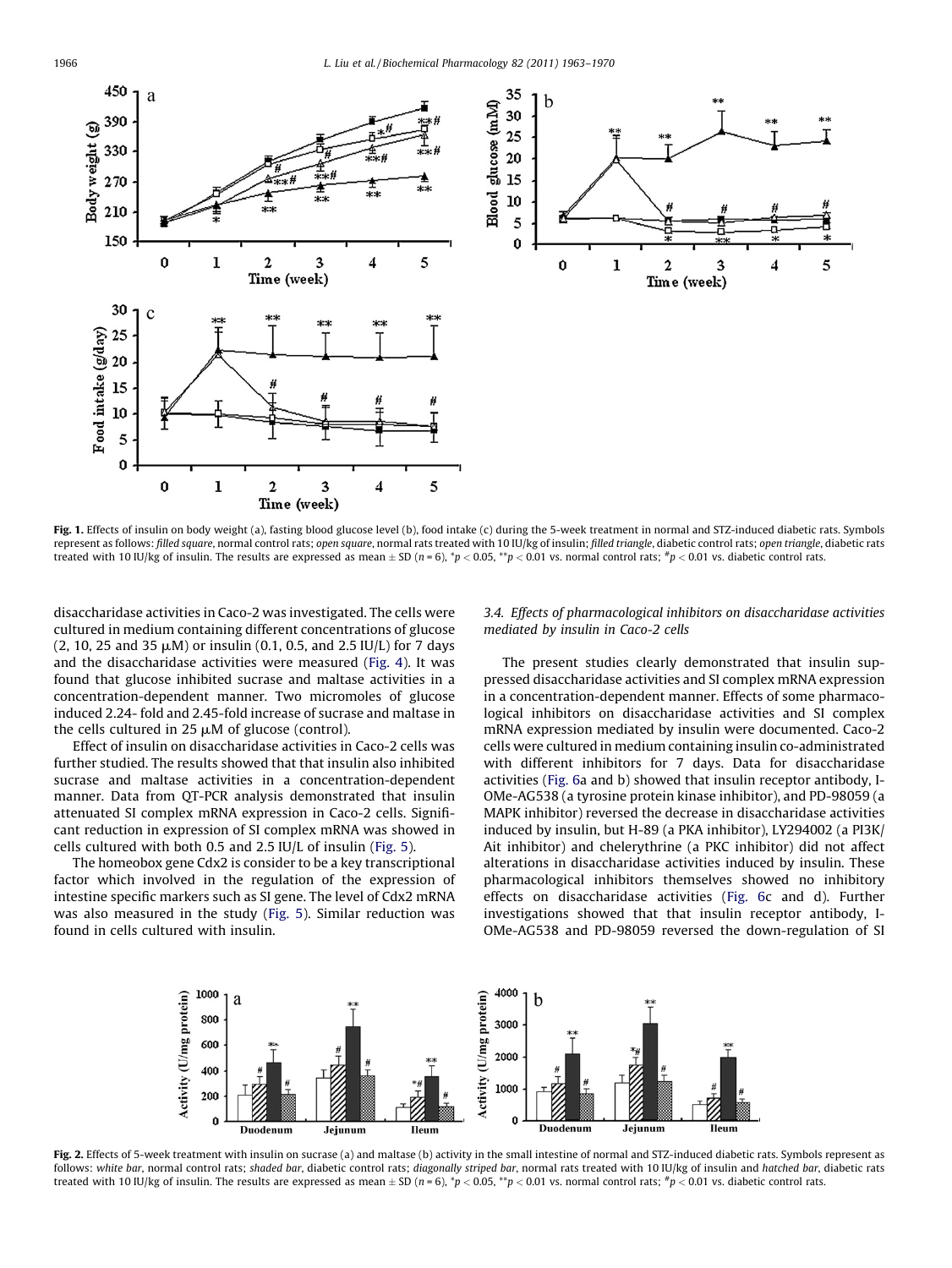<span id="page-4-0"></span>

Fig. 3. Effects of 5-week treatment with insulin on SI complex mRNA (a) and protein (b) expression in the small intestine of normal and STZ-induced diabetic rats. white bar, normal control rats; shaded bar, diabetic control rats; diagonally striped bar, normal rats treated with 10 IU/kg of insulin and hatched bar, diabetic rats treated with 10 IU/kg of insulin. The results are expressed as mean  $\pm$  SD (n = 4), \*\*p < 0.01 vs. normal control rats; \*p < 0.01 vs. diabetic control rats.

complex mRNA expression and Cdx2 mRNA induced by insulin ([Fig.](#page-5-0) 5).

### 4. Discussion

Carbohydrates are digested into glucose by  $\alpha$ -glucosidase and disaccharidases in the small intestine, which directly induces the increase in postprandial blood glucose levels. The significant increase in disaccharidase activities is observed in experimental animals [\[6,9,25,26\]](#page-7-0) and diabetic patients [\[5,27\]](#page-7-0), which becomes an important factor leading to the elevated blood glucose levels. SI complex is a brush border enzyme with an important function in degradation of disaccharides [\[28\].](#page-7-0) Its expression is characterized by a strong expression at the crypt–villus junction and mid-villus, and a decreased intensity towards the tips to the villi. SI gene is specifically expressed by enterocytes in a differentiation-specific pattern and a widely used marker for intestinal differentiation [\[12\]](#page-7-0). Our results showed the increase in disaccharidase activities and high expression of SI complex protein in intestine of diabetic rats, which may result from abnormal intestinal hyperplasia and hypertrophy [\[29–32\]](#page-7-0). Insulin deficiency is a significant feature of diabetes, which indicated that low level of insulin may be a main reason resulting in the increased disaccharidase activities under diabetic state. This hypothesis was supported by our findings that the diabetes increased disaccharidase activities and insulin treatment reversed the alterations induced by diabetes. Similar results were found in other reports [\[27,33\]](#page-7-0). Sucrase and isomaltase were originally expressed as SI complex. The protein and mRNA levels of SI complex were further investigated. The results clearly demonstrated that protein and mRNA levels of SI complex were markedly elevated and insulin treatment restored the increased values to those of normal rats. The alteration in protein and mRNA levels of SI complex was in line with the alteration in disaccharidase activities, which indicated that insulin directly downregulates the synthesis of the SI complex, presumably by decreasing the transcriptional level of the gene encoding of the complex, in the small-intestinal epithelial cells. However, it was contrast to the findings in diabetic rats that insulin treatment increased disaccharidase activities, protein and mRNA levels of SI complex in normal rats, accompanied by low level of blood glucose.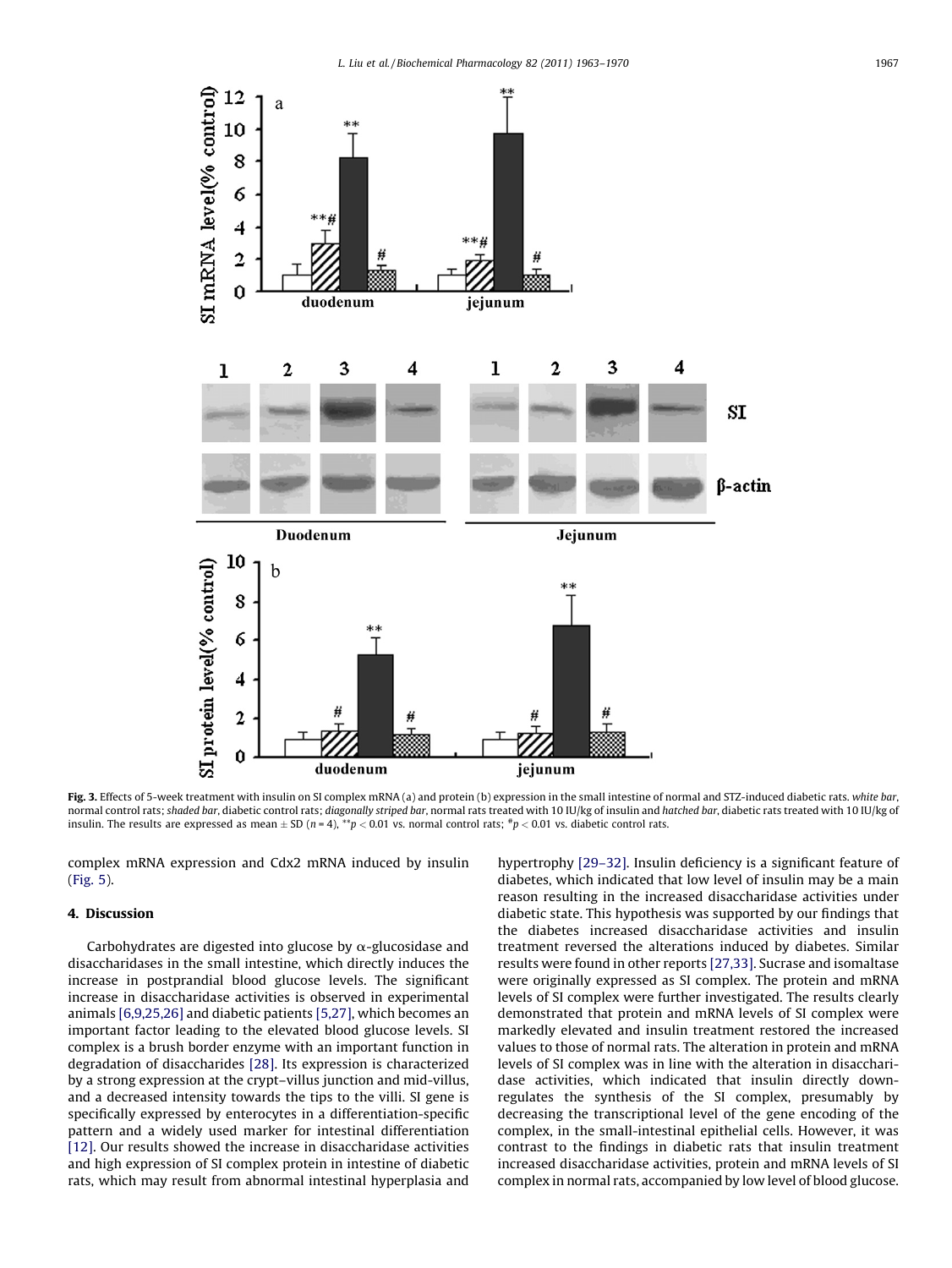<span id="page-5-0"></span>

Fig. 4. Effects of glucose on sucrase (a) and maltase (b) activity in Caco-2 cells. Effects of insulin (Ins) on sucrase (c) and maltase (d) activity in Caco-2 cells. The Caco-2 cells were cultured in medium containing insulin or glucose for 7 days. The control cells were cultured with 25 mM of glucose. The results are expressed as mean  $\pm$  SD (n = 6),  $*p < 0.05$ ,  $*p < 0.01$  vs. control cells (CT).

The low level of blood glucose may account for the increases in disaccharidase activities, protein and mRNA levels of SI complex in insulin-treated normal rats.

The Caco-2 cells, which has been used as an in vitro model for the studies of disaccharidase activities [\[6,19,34\]](#page-7-0), was also introduced into the present study. Hyperglycemia is a bright character under diabetic states, data from disaccharidase activities showed that disaccharidase activities were negatively regulated by glucose. This finding was in agreement with negative regulation of SI complex induced by glucose [\[35\]](#page-7-0). The results excluded the contribution of hyperglycemia to the increase in disaccharidase activities under diabetic state and may partly explain the in vivo finding that insulin treatment increased disaccharidase activities, protein and mRNA levels of SI complex in normal rats.

Further experiment was focused on roles of insulin in regulating disaccharidase activities. As we expected, insulin suppressed both disaccharidase activities and protein and mRNA expression of SI complex. Besides that, the suppression could be reversed by adding insulin receptor polyclonal antibody. Good association between low disaccharidase activities and low mRNA levels of SI complex were found in cells treated with insulin, indicating that the suppression of mRNA expression of SI complex may account for the decrease in disaccharidase activities. It is well-known that insulin shows its biological activities via PKC, PKA, PI3K/Akt or MAPK signal pathways. Accumulating evidences have also showed that PKC [\[36\]](#page-7-0), PKA [\[23,37\]](#page-7-0), PI3K/Akt [\[38,39\]](#page-7-0) and MAPK [\[24,40\]](#page-7-0) are involved in proliferation, differentiation as well as SI complex expression in intestinal epithelial cells, which indicated that the inhibitory effects of insulin on disaccharidase activities, and mRNA expression of SI complex were involved in these signal pathways. To support the above hypothesis, disaccharidase activities were measured in Caco-2 cells cultured in medium containing insulin and specific pharmacological inhibitors including I-OMe-AG538 (a tyrosine protein kinase inhibitor), PD-98059 (a MAPK inhibitor), H-89 (a PKA inhibitor), LY294002 (a PI3K/Akt inhibitor) and chelerythrine (a PKC inhibitor). Only I-OMe-AG538 and PD-98059 were found to reverse the decrease in disaccharidase activities and mRNA expression of SI complex induced by insulin.



Fig. 5. The expression of SI mRNA level (a) and CDX2 mRNA level (b) when Caco-2 cells were cultured in medium containing insulin (Ins) and pharmacological inhibitors including insulin receptor antibody (A, 0.2  $\mu$ g/mL), tyrosine kinase inhibitor I-OMe-AG538 (B, 10  $\mu$ M) and MAPK inhibitor PD-98059 (F, 10  $\mu$ M) for 7 days. The results are expressed as mean  $\pm$  SD (n = 4), \*\*p < 0.01 vs. control cells (CT); \*p < 0.01 vs. cells treated with Ins (2.5 IU/L) alone.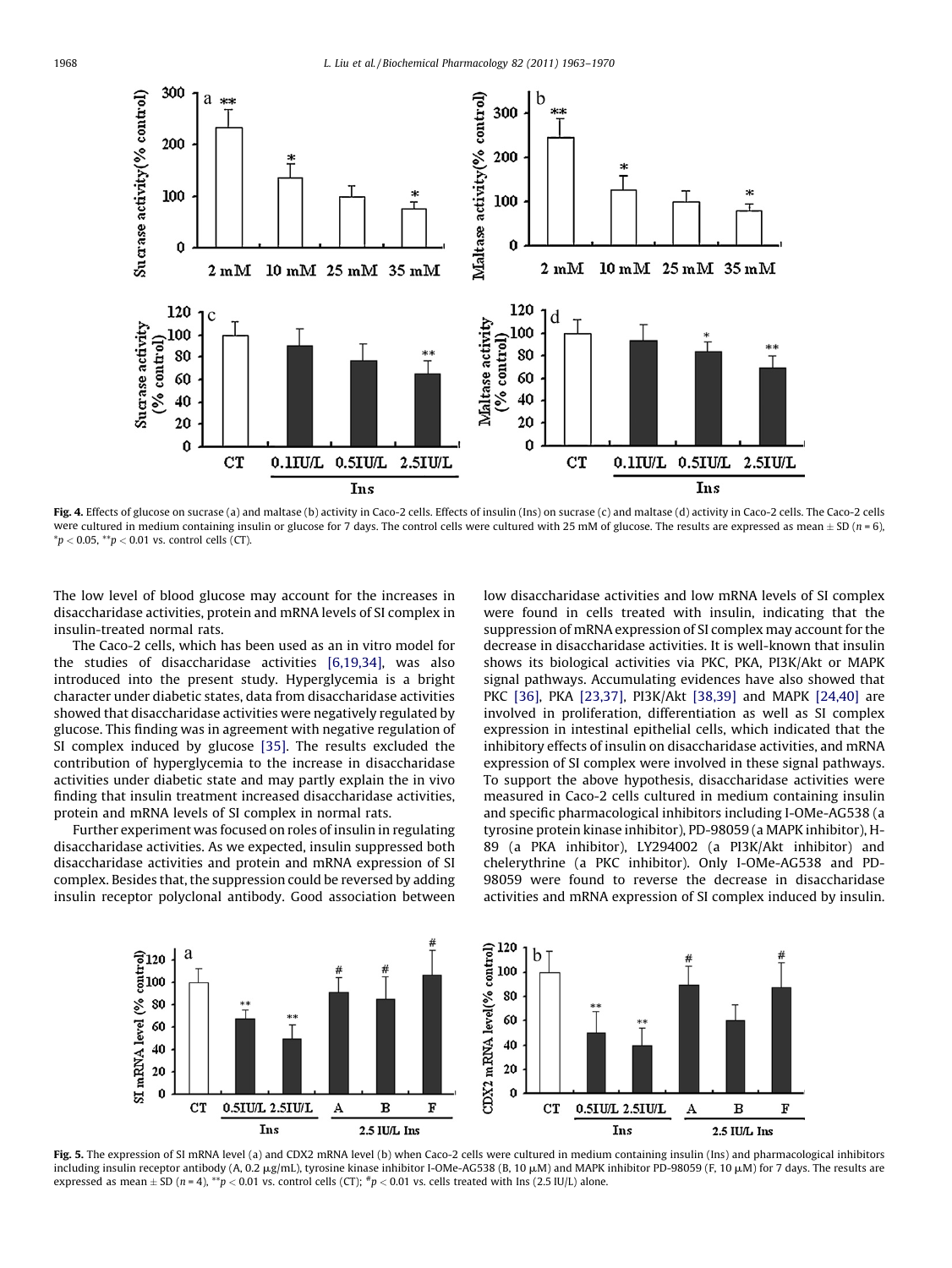<span id="page-6-0"></span>

Fig. 6. Effects of pharmacological inhibitors including insulin receptor antibody (A, 0.2 µg/mL), I-OMe-AG538 (B, 10 µM), H-89 (C, 10 µM), LY294002 (D, 10 µM), chelerythrine (E, 10  $\mu$ M) and PD-98059 (F, 10  $\mu$ M) on sucrase (a and c) and maltase (b and d) activity with insulin (Ins, 2.5 IU/L) (a and b) or without insulin (c and d) in Caco-2 cells. The Caco-2 cells were cultured in medium containing test agents for 7 days. \*\*p < 0.01 vs. control cells (CT);  $*p$  < 0.01 vs. cells treated with Ins (2.5 IU/L) alone.

H-89, LY294002 and chelerythrine showed no effects on disaccharidase activities induced by insulin. These pharmacological inhibitors themselves showed no inhibitory effects on disaccharidase activities. These results suggested that the MAPK-dependent pathway may be involved in the inhibitory effects of insulin on disaccharidase activities and mRNA expression of SI complex. Some reports showed a crucial role of MAPK-dependent pathway in regulating the human intestinal epithelial differentiation and suppressing expression of SI complex [\[24,40\]](#page-7-0). Another report demonstrated existence of cross-talk between MAPK signal pathway and PI3K/Akt signal pathway for controlling of enterocyte differentiation [\[41\].](#page-7-0) It is well-known that the Ras/Raf/MEK/ERK cascade regulates intestinal epithelial cell proliferation. Previous studies showed that transfection of Caco-2 cells with an activated human Val-12 Ha-Ras gene repressed SI complex gene expression, suggesting that the Ras oncogene and its downstream effectors, which include ERK, may exert an antagonizing effect on regulation SI complex [\[42\].](#page-7-0) A recent study reported that the constitutive activation of the MEK/ERK cascade inhibited enterocyte differentiation, in part through Cdx2 phosphorylation resulting in inhibition of its transcriptional activity [\[43\].](#page-7-0) However, the present study showed that PD-98059 reversed the inhibitory effects of insulin on disaccharidase activities and mRNA expression of SI complex, which revealed that the MAPK-dependent pathway was involved in suppression of disaccharidase activities and mRNA expression of SI complex induced by insulin.

The Cdx2, belonging to the members of caudal-related homeobox gene family of transcription factors [\[44\]](#page-7-0), has been confirmed the idea that it could be a central transcription factor in triggering epithelial differentiation in the intestine [\[45\]](#page-7-0). In addition, other transcription factors, namely GATA-4 and HNF-1 $\alpha$ , are needed for the expression of intestinal differentiation-specific genes such as SI complex [\[46–](#page-7-0) [48\].](#page-7-0) In cooperation with Cdx2, HNF-1 $\alpha$  acts as a key factor on human intestinal cells to trigger the onset of their functional differentiation program including the expressionof SI complex [\[49\]](#page-7-0), whereas GATA-4 activates SI complex promoter activity requiring the presence of both HNF-1 $\alpha$  and Cdx2 [\[50\].](#page-7-0) These findings imply a combinatory role of HNF-1 $\alpha$ , Cdx2, and GATA-4 for regulation of SI complex transcription during development. It was also reported that the higher expression of Cdx2 was one of the reasons for increasing disaccharidase activities and expression in STZ-induced diabetic rats. However, the present study suggested that insulin may suppress the expression of SI complex via inhibiting the expression of the transcription factor Cdx2. A report showed that MAPK appears to be a potential activator of Cdx2 and inhibition of MAPK signals may inbihit binding of Cdx2 to the SI promoter [\[40\].](#page-7-0) Our results showed that insulin suppressed the expression of Cdx2 mRNA in Caco-2 cells and the suppression may be almost blocked by inhibitor of MAPK signal pathway PD-98059. The alteration in levels of Cdx2 mRNA was in line with that of SI complex mRNA. The results indicated that insulin suppressed mRNA expression of SI complex via affecting MAPK-dependent expression of Cdx2 mRNA. The real relationship between the MAPK-dependent pathway and the inhibitory effects of insulin on disccharidase activities and mRNA expression of SI complex is still obscure and requires further investigation. However, this study still provided direct evidences that the inhibitory effects of insulin on disccharidase activities and mRNA expression of SI complex were partly via the MAPK-dependent pathway.

In conclusion, the present study clearly showed that diabetes mellitus increased intestinal disaccharidase activities, accompanied by high mRNA and protein expression of SI complex. Insulin treatment reversed the increases induced by diabetes. The cellular results showed that insulin suppressed disaccharidase activities and down-regulated SI complex and Cdx2 mRNA expression in a concentration-dependent manner. The inhibitor of MAPK signal pathway PD-98059 abolished the suppression of disaccharidase activities and expression of SI complex and Cdx2 mRNA induced by insulin. All these findings revealed that insulin deficiency accounted for abnormal increase in intestinal disaccharidase activities and expression under diabetic states. Insulin plays an essential role in regulation disaccharidase activities and expression, at least in part, via the MAPK-dependent pathway.